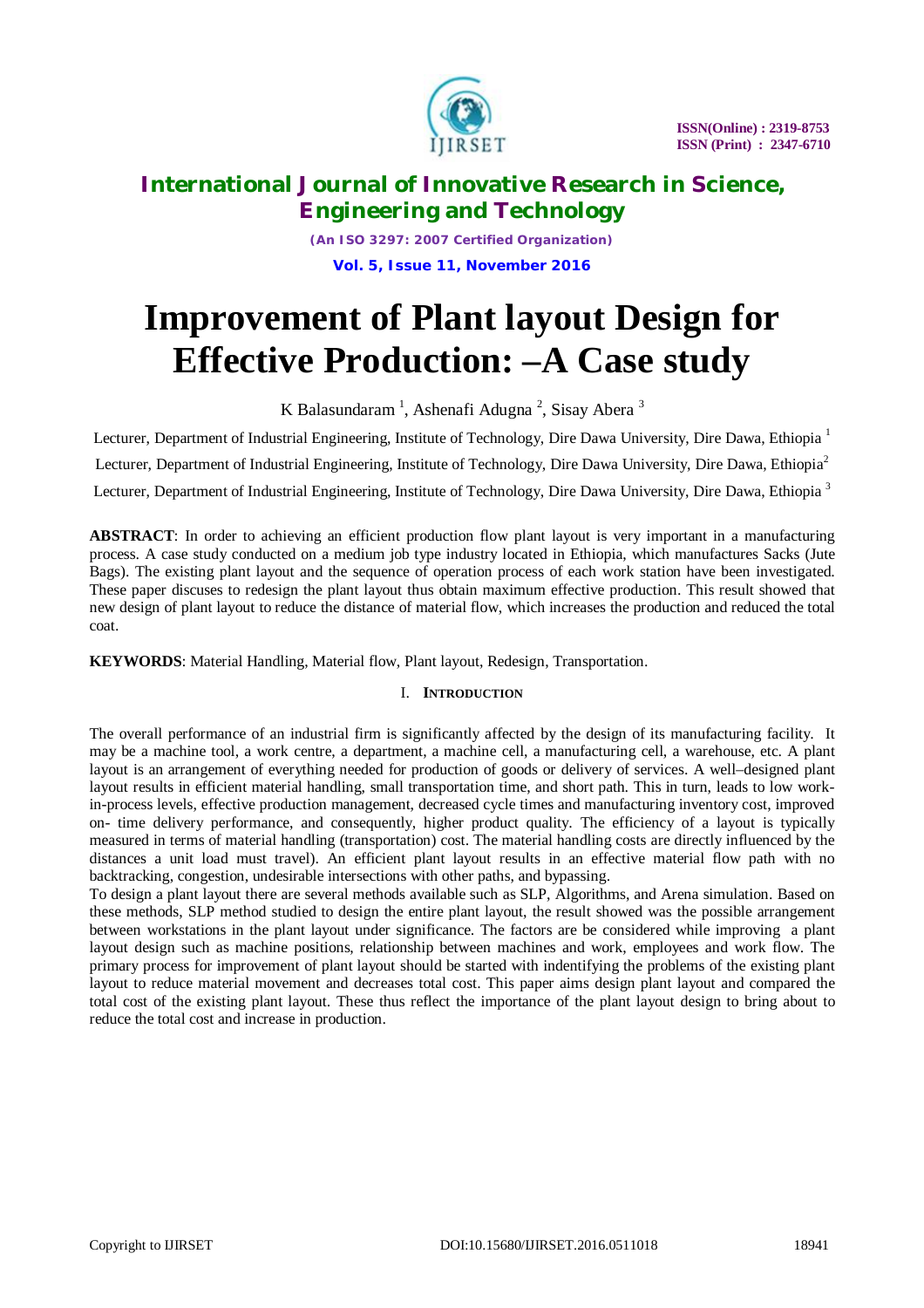

*(An ISO 3297: 2007 Certified Organization)*

**Vol. 5, Issue 11, November 2016**

## II. **LITERATURE SURVEY**

#### Table: 1. Plant Layout Review

| Sl.No | <b>Author and Title</b>                                 | <b>Results and Discussions</b>                                                                    |
|-------|---------------------------------------------------------|---------------------------------------------------------------------------------------------------|
| 1.    | Richard Muther, 'Pant layout and flow improvement'      | Plant layout and flow improvement efficiency of<br>a plant layout can be increased by redesigning |
|       |                                                         | the plant layout using string diagram and<br>systematic layout planning                           |
|       | Facilities<br>Micheal schenk, "Manufacturing            | It explains about the planning methods and                                                        |
| 2.    | Location, Planning and Design"                          | procedure for various types of production<br>facility                                             |
|       | Nehal Elsayar, Elwood S., Armour G. C.<br>and           | It discussed about the use of activity relationship                                               |
| 3.    | Volkmann, T. E., "Allocating Facilities<br>with         | charts and diagram for layout redesign and                                                        |
|       | Computerized Relative Allocation Facility<br>Technique" | layout planning                                                                                   |
|       | Saifallah benjafaar & Hillier, F. S., "Quantitative     | It focuses a flexible layout is one that maintains                                                |
| 4.    | Tools for Plant Layout Analysis, Journal of Industrial  | low material handling costs despite fluctuations                                                  |
|       | Engineering"                                            | in the product demands levels                                                                     |
|       | Tobiah r. master, Francis, R. L.; L. F. McGinnis; and   | It explains about the warehouse redesign of a                                                     |
| 5.    | J. A. White. "Facility Layout and Location: An          | manufacturing plant layout and also the problem                                                   |
|       | Analytical Approach"                                    | faced during the redesign of the layout                                                           |
|       | Thomas lacknsonen, "Facilities Layout Optimization      | It discusses about the different type of parts in a                                               |
| 6.    | Method Combining Human Factors and SLP"                 | layout and identification of a material handling<br>solution for a material flow.                 |
|       | Anucha Watanapa, "Analysis Plant Layout Design          | The present plant layout and the operation                                                        |
| 7.    | for Effective Production"                               | process of each section have been investigated                                                    |
|       |                                                         | and a new layout has been designed                                                                |
|       | Dr. M. Khoshnevisan Francis, R. L. and J. A. White,     | explained semi-heruristic<br>optimization<br><b>It</b>                                            |
| 8.    | "Facility Layout and Location: An Analytical            | algorithm (CRAFT) for designing optimal plant                                                     |
|       | Approach"                                               | layout in process focused manufacturing                                                           |
|       |                                                         | facilities.                                                                                       |

### III. **CASE STUDY**

New wave industry was established in 2005 in the town of Dire Dawa, 515km east of Addis Ababa, Ethiopia. It is a private company established as per the commercial code of Ethiopia. Case study was conducted in a medium small scale industry located at Dire Dawa, Ethiopia. The Company is to manufacturing the sacks (Jute bags) through which having fifteen different departments are given in table2. These departments are performed in the one area of building which is approximately 150<sup>\*</sup>150 sizes. In an existing plant layout the sequence operations are shown in figure 2, the following problems were identified such as inefficient utilization of a available floor space, unable to utilize labor efficiently, poor maintenance and equipment utilization, difficulty in supervision and control. Maintenance difficulties, reduction in productivity. These all factors lead to lower the productivity and consequently increases the final cost of its product.

### **Existing Plant Layout Analysis**

Figure 3 show an existing plant layout. The material handling cost is the important criterion for the analysis and selection of a plant layout. Depending on the existing plant layout, an analyst may follow a procedure is given below: **Step 1:** The interdepartmental moves of existing plant layout are summarize

**Step 2**: By combining moves and countermoves between any two departments are simplify.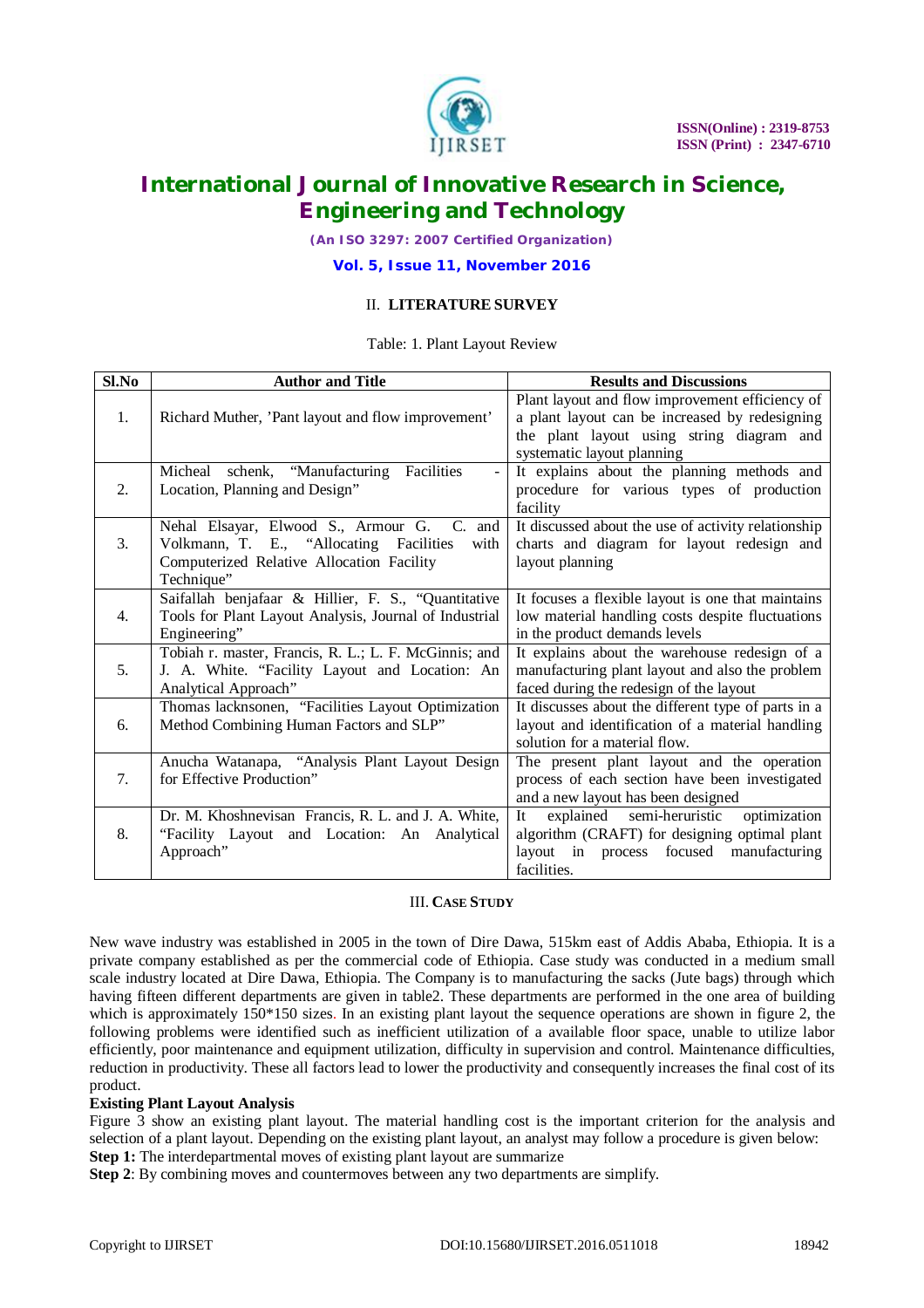

*(An ISO 3297: 2007 Certified Organization)*

### **Vol. 5, Issue 11, November 2016**

**Step3:** Prepare the Material handling cost matrix of the existing layout by multiplying the unit material handling cost by the number of moves between various departments.

**Step4:** Calculate the total material handling cost of the existing layout.

**Step5**: Search the possible departmental changes that will reduce the number of moves and calculate the total material handling cost

### IV.**ANALYSIS AND RESULTS**

The assumptions and constraints used in the proposed plant layout redesign for the analysis are administration block; Manager Room and generator complex are not changed because they are not involved in a material transfer. The improvement of plant layout redesign as shown in Fig 4, in this position of looming station are interchanged horizontal to vertical direction and other departments at the same positions and number of movements between different department is not changed in the existing plant layout. The total material handling cost of the proposed plant layout is Rs. 343.04 per day is lesser than the total material handling cost of existing plant layout is Rs. 598.89 per day and efficiency of redesign plant layout was increased also reduction in total distance travelled by various department was achieved and shown table . The comparative analysis of existing and proposed plant layout is also shown in table  $3 \& 4$ .

| Table: 3 Existing Plant Layout material flow |                                |                               |                                    |                                                                        | Table: 4 Purposed Plant layout material flow |                       |                                              |                                                      |                                                                      |
|----------------------------------------------|--------------------------------|-------------------------------|------------------------------------|------------------------------------------------------------------------|----------------------------------------------|-----------------------|----------------------------------------------|------------------------------------------------------|----------------------------------------------------------------------|
| No                                           | Department<br>From-To          | Distance in<br>Meter<br>$M_i$ | No of<br>moves<br>per day<br>$D_i$ | Total<br>distance<br>travelled<br>per day in<br>meter<br>$M_i$ x $D_i$ | N <sub>o</sub>                               | Department<br>From-To | Distance in<br>Meter<br>Mi                   | No of<br>moves<br>per day<br>$\mathbf{D}_\mathrm{i}$ | Total<br>distance<br>travelled<br>per day in<br>meter<br>$M_i x D_i$ |
| $\mathbf{1}$                                 | $A - B$                        | 170.00                        | 6                                  | 1020                                                                   | 1                                            | $A-B$                 | 37                                           | 6                                                    | 222                                                                  |
| $\overline{2}$                               | $B - C$                        | 2.00                          | 50                                 | 100                                                                    | $\overline{2}$                               | $B-C$                 | $\overline{2}$                               | 50                                                   | 100                                                                  |
| 3                                            | $\, {\bf B}$ -D                | 2.00                          | 30                                 | 60                                                                     | 3                                            | $B-D$                 | $\overline{2}$                               | 30                                                   | 60                                                                   |
| $\overline{4}$                               | $C - E$                        | 7.13                          | 40                                 | 285.2                                                                  | $\overline{4}$                               | $C-E$                 | 7.13                                         | 40                                                   | 285.2                                                                |
| 5                                            | $D - F$                        | 9.14                          | 20                                 | 182.8                                                                  | 5                                            | $D-F$                 | 1.24                                         | 20                                                   | 182.8                                                                |
| 6                                            | $\mathbf{E}\text{-}\mathbf{F}$ | 1.24                          | 26                                 | 32.24                                                                  | 6                                            | $E-F$                 | 9.14                                         | 26                                                   | 32.24                                                                |
| $\tau$                                       | $E-G$                          | 9.14                          | 38                                 | 347.32                                                                 | $\tau$                                       | $E-G$                 | 1.24                                         | 38                                                   | 347.32                                                               |
| 8                                            | $F-G$                          | 2.50                          | 24                                 | 60                                                                     | $\overline{8}$                               | $F-G$                 | 2.50                                         | 24                                                   | 60                                                                   |
| 9                                            | $G - H$                        | 4.10                          | 30                                 | 123                                                                    | 9                                            | $G-H$                 | 4.10                                         | 30                                                   | 123                                                                  |
| 10                                           | $H-I$                          | 2.00                          | 36                                 | 72                                                                     | 10                                           | $H-I$                 | 2.00                                         | 36                                                   | 72                                                                   |
| 11                                           | $I-J$                          | 2.00                          | 72                                 | 144                                                                    | 11                                           | $I-J$                 | 2.00                                         | 72                                                   | 144                                                                  |
| 12                                           | J -K                           | 2.40                          | 20                                 | 84                                                                     | 12                                           | J- $\rm K$            | 2.40                                         | 20                                                   | 84                                                                   |
| 13                                           | $K-L$                          | 2.10                          | 20                                 | 42                                                                     | 13                                           | $K-L$                 | 2.10                                         | 20                                                   | 42                                                                   |
| 14                                           | L-M                            | 1.83                          | 20                                 | 36.6                                                                   | 14                                           | $L-M$                 | 1.83                                         | 20                                                   | 36.6                                                                 |
| 15                                           | $M - N1$                       | 4.30                          | 38                                 | 163.4                                                                  | 15                                           | $M-N$                 | 9.65                                         | 36                                                   | 347.4                                                                |
| 16                                           | $M - N2$                       | 12.61                         | 28                                 | 353.08                                                                 | 16                                           | $N-O$                 | 8.73                                         | 54                                                   | 471.42                                                               |
| 17                                           | $N1 - O$                       | 9.95                          | 15                                 | 149.25                                                                 | 17                                           | $O-P$                 | $\overline{3}$                               | 15                                                   | 45                                                                   |
| 18                                           | $N2 - O$                       | 7.50                          | 11                                 | 82.5                                                                   | 18                                           | $P-Q$                 | 5.5                                          | 11                                                   | 60.5                                                                 |
| 19                                           | $O - P$                        | $\overline{3}$                | 60                                 | 180                                                                    | 19                                           | $P - A$               | 44                                           | 8                                                    | 352                                                                  |
| 20                                           | $P - Q$                        | 10.6                          | $\,8\,$                            | 84.8                                                                   | 20                                           | $Q-A$                 | 38.5                                         | 6                                                    | 231                                                                  |
| 21                                           | $P - A$                        | 185.00                        | $\sqrt{6}$                         | 1110                                                                   |                                              |                       | $\sum_{\text{Mi } \text{Di}}$ = 3298.48m/day |                                                      |                                                                      |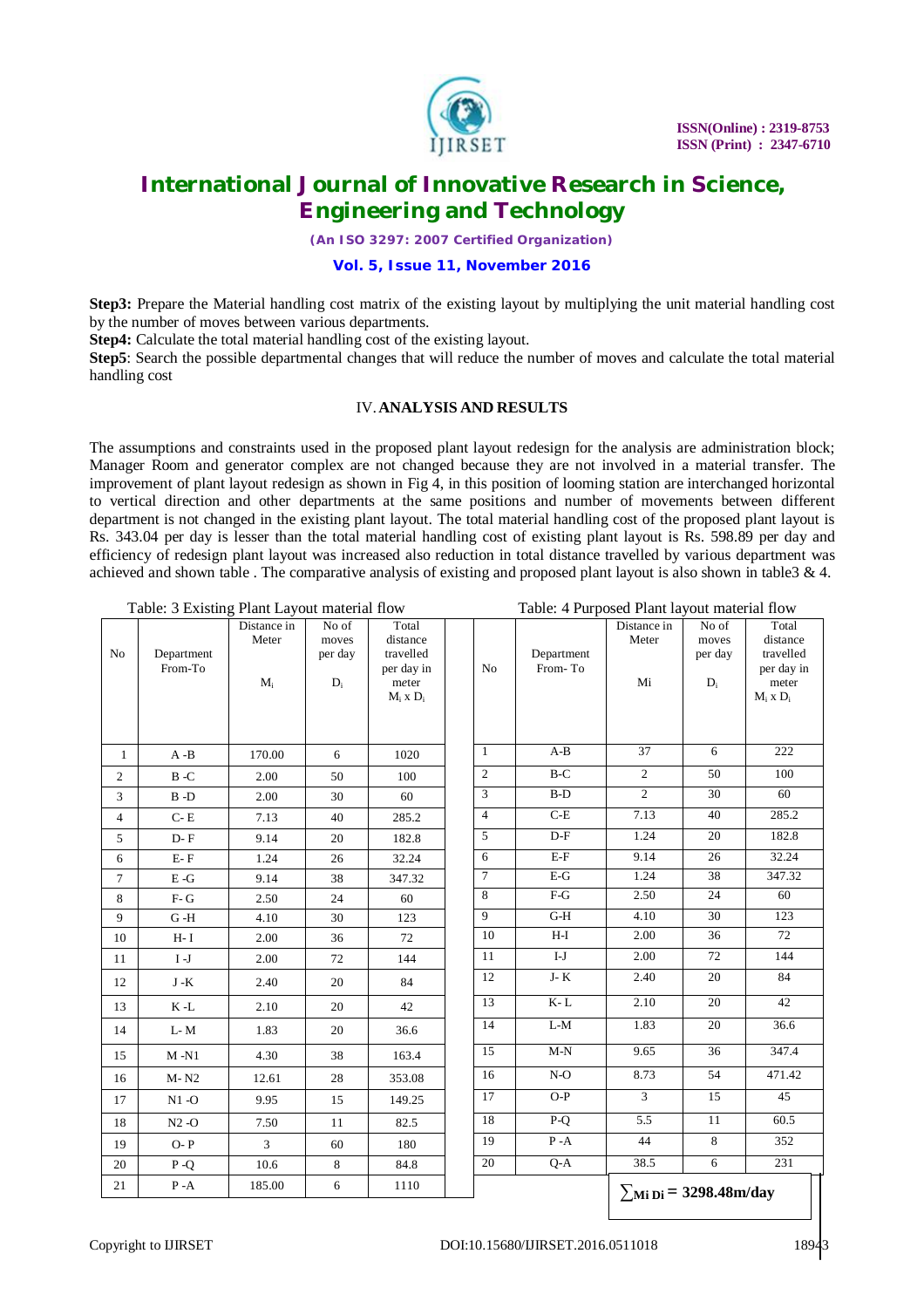

*(An ISO 3297: 2007 Certified Organization)*

## **Vol. 5, Issue 11, November 2016**

| 22     | 7 - A | 174.4            |                                                                                            | 1046.4 | <b>Calculation of Material Handling Cost</b> |
|--------|-------|------------------|--------------------------------------------------------------------------------------------|--------|----------------------------------------------|
| ∑Mi Di |       | 5758.59m/<br>dav | For existing plant layout design<br>1. Total distance travelled by various departments per |        |                                              |

$$
\mathcal{L}_{\mathcal{L}}(\mathcal{L})
$$

day

 $\Sigma$  Distance M<sub>i</sub> (meter) x Number of moves per day (D<sub>i</sub>)

$$
=\sum \mathbf{MiDi}
$$

$$
=5758.59
$$
m/day

= 5758.59m/day∕3shift=**1919.53m/shift per day**

2. Average material handling cost/meter

 $=$  (Wages of worker per shift) / Average distance travelled per shift per day

- $=$  No. of worker salary of one worker per day/ Average distance travelled per shift per day
- $= 1$  x (6000/30) / 1919.53
- $=$  Rs. 0.104 / meter.

**3.** Total material handling cost per day (Including all three shifts)

. = Total distance in meter x Average material handling cost per meter





**Figure .2. Sequence of operations in existing plant layout.**

**Table.2. List of Departments**

| <b>Department</b> | <b>Description</b>              |
|-------------------|---------------------------------|
| A                 | Store (ware house               |
| B                 | Selection and cutting           |
| C                 | Spreader machine                |
| D                 | Teasser machine                 |
| E                 | Breaker machine                 |
| F                 | Intermediate machine            |
| G                 | Finisher machine                |
| Н                 | 1 <sup>st</sup> drawing machine |
| T                 | $2nd$ drawing machine           |
| I                 | 3 <sup>rd</sup> drawing machine |
| K                 | Spinning machine                |
| L                 | Winding machine                 |
|                   | Beaming machine                 |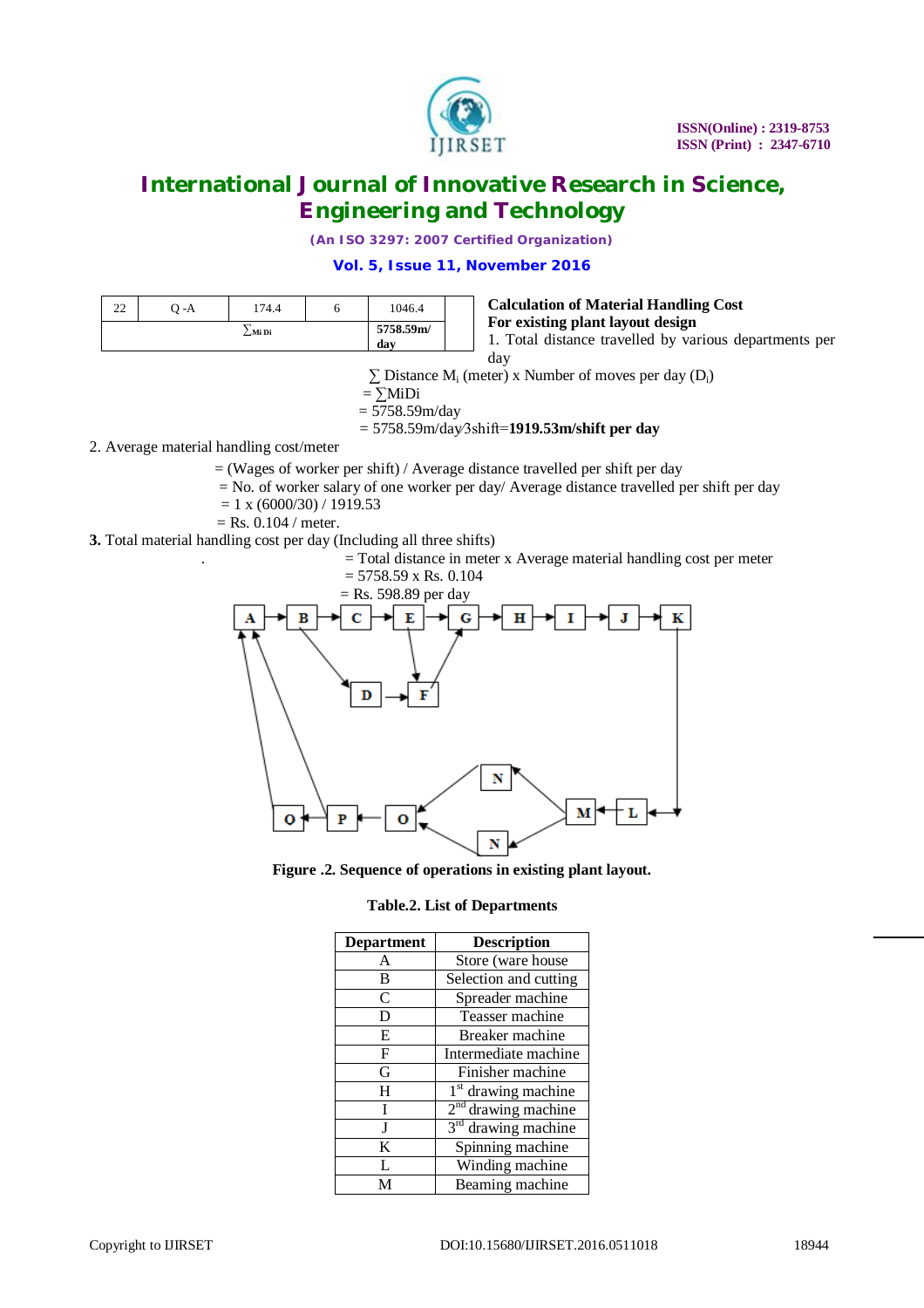

*(An ISO 3297: 2007 Certified Organization)*

## **Vol. 5, Issue 11, November 2016**

| Looming machine   |
|-------------------|
| Cutting machine   |
| Stitching machine |
| Printing machine  |

## **Calculation of Material Handling Cost**

**For proposed plant layout design**

1. Total distance travelled by various departments per day

 $\Sigma$  Distance M<sub>i</sub> (meter) x Number of moves per day (D<sub>i</sub>)

- $=$   $\sum$ MiDi
- $= 3298.48$ m/day
- = 3298.48m/day∕3shift=1099.49**/shift per day**



Figure3. Existing Plant layout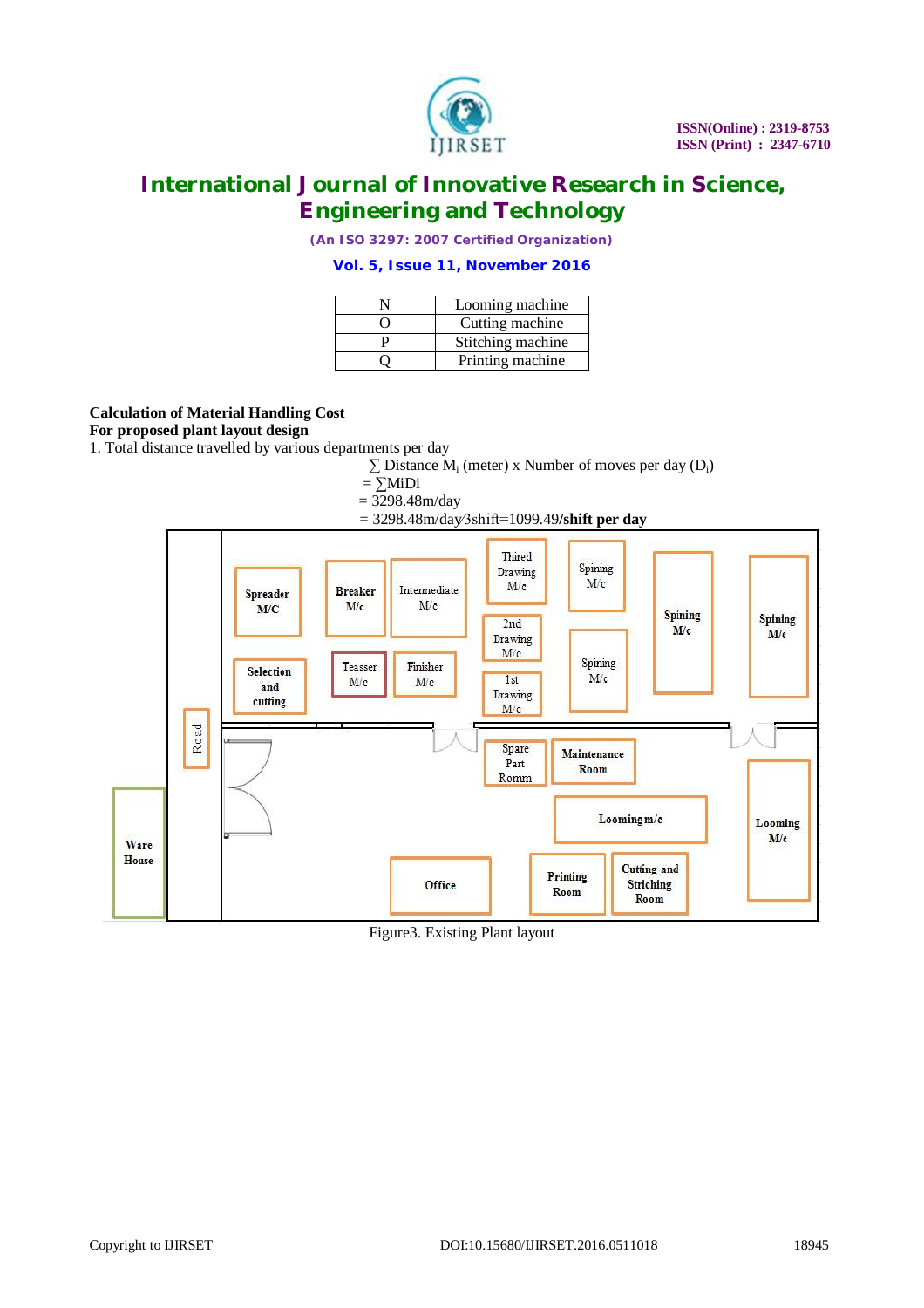

*(An ISO 3297: 2007 Certified Organization)*

**Vol. 5, Issue 11, November 2016**



Figure.4. Plant layout

2. Total material handling cost per day (Including all three shifts)

. = Total distance in meter x Average material handling cost per meter

- $= 3298.48$  x Rs. 0.104
- $=$  Rs. 343.04 per day

### **Percentage reduction in transportation length**

 $=$  (Difference in material movement /current material movement)  $*100\%$ 

 $= (1919.53 - 1099.49)/1919.53*100$ 

$$
\pm 42.72\%
$$

## V. **CONCLUSION**

This paper has provided a good exposure to plant layout designs for the improvement of the material handling cost and reduction of transportation length. The most common objective of layout design, that is to minimize distance travelled. In existing plant layout have been modified by using travel chart technique analysis and considering material handling cost as the criterion. By implementing the redesign plant layout, the total material handling cost reduced and reduction in transportation length. As a results in saving in amount of resources and increased the productivity

## **ACKNOWLEDGEMENTS**

We express our profound thanks to **New Wave Industries P.L.C. Ltd**., and **Dire Dawa Institute of Technology**, Dire Dawa University for having provided with the opportunity to undertake this work. We take this opportunity to express our gratitude to **Mr. Ashenafi Adugna** –Head in Industrial Engineering department for the boundless words of encouragement and confidence that he has provided us with the throughout.